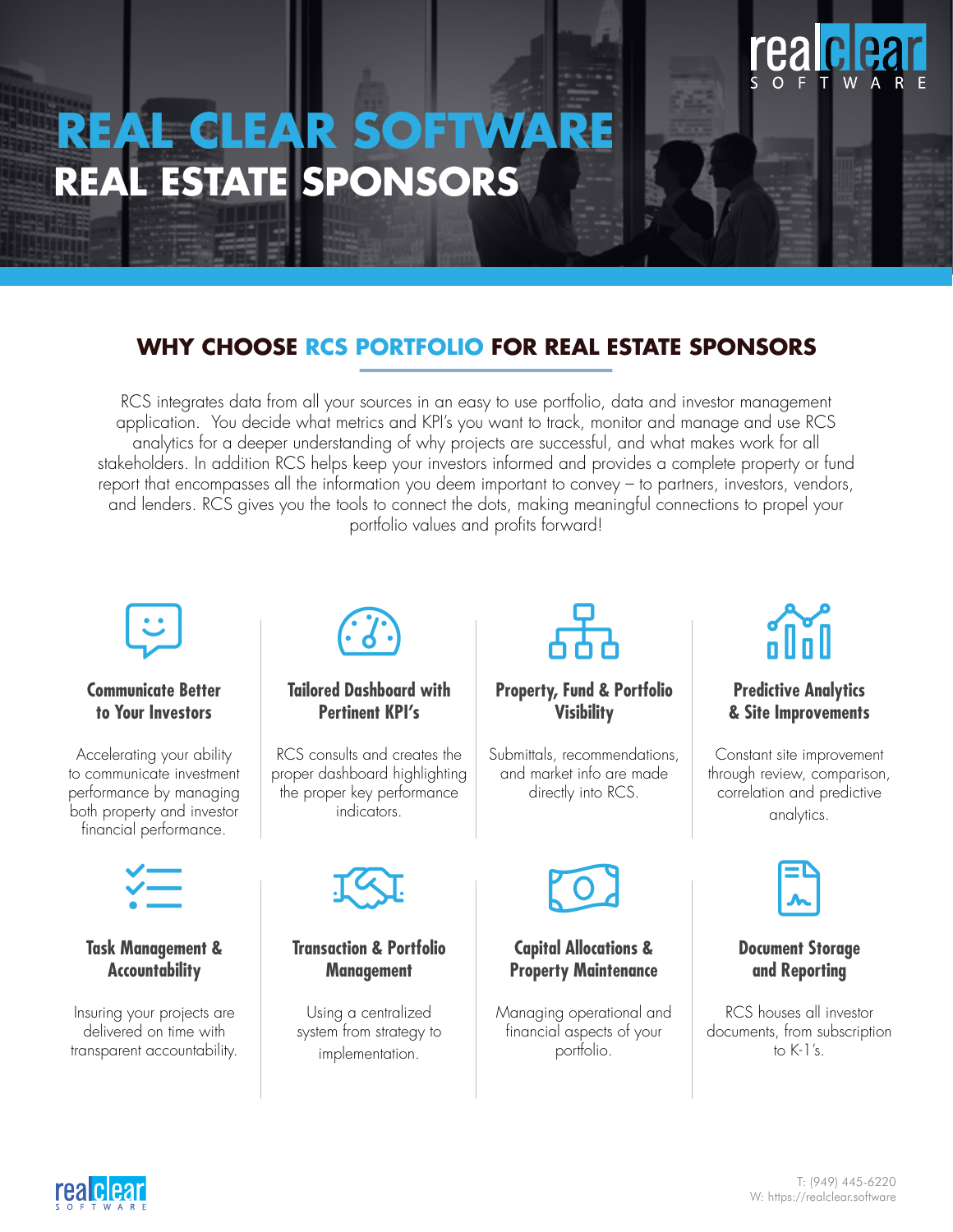# ARE YOU INTERESTED IN REAL CLEAR SOFTWARE

Contact our sales team for more information!

**sales@realclear.software**



## EASY TO GET STARTED - 3 STEP PROCESS A simple call can change your business results

### 1. Call to create an account

No hard sales, no pressure, just opportunities to improve results. We will show you how the products have been used by other clients, and how that could relate to your portfolio. We have created three (3) separate plans based on portfolio size and our experience with clients' needs. No hard sales, no pressure, just the Uur team will initially upload your Collectively we will opportunities to improve results. We business, portfolio and stakeholder will show you how the products have data. Based upon th

#### 2. Send us your location data

Our team will initially upload your business, portfolio and stakeholder data. Based upon the parameters you define, we will then create the dashboard, initial metric analysis and predictive analytics.

#### 3. Start using the system

Collectively we will review and adjust the program u we will review and adjust the program u we will review and adjust the program until you are fully operational. Our years of experience will make sure the systems is exactly what you want and anticipated.